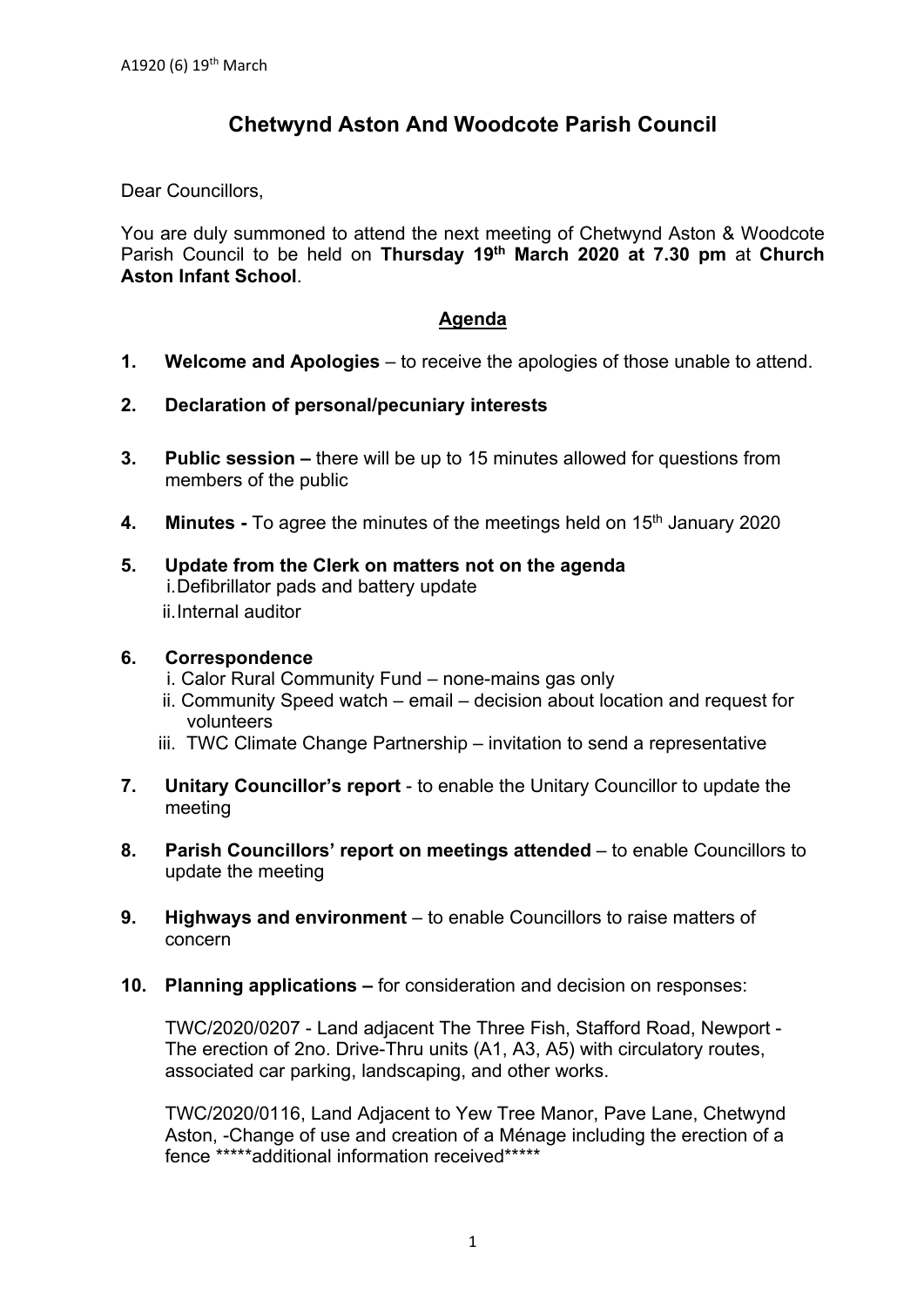#### **11. Financial**

**i.** Reconciliation – the Bank account stood at £13,548.47 at 28<sup>th</sup> February 2020

### **ii. Payments**

|                           | Cheque/   |   |          |                      |
|---------------------------|-----------|---|----------|----------------------|
| <b>Payee</b>              | OL        |   | amount   | Law                  |
| <b>IFCT</b>               | <b>OL</b> | £ | 81.99    | LGA 1972 S111        |
| Clerk salary              | OL        | £ | 156.00   | LGA 1972 s112 (2)    |
| <b>IFCT for MS Office</b> | <b>OL</b> |   | £59.99   | LGA 1972 S111        |
| <b>HMRC</b>               | OL        | £ | 103.91   | LGA 1972 s112 (2)    |
| <b>HMRC</b>               | <b>OL</b> | £ | 104.15   | LGA 1972 s112 (2)    |
| <b>HMRC</b>               | OL        | £ | 104.15   | LGA 1972 s112 (2)    |
| Beth Jones - Web charges  | <b>OL</b> | £ | 279.95   | LGA 1972 S111        |
| Defib shop                | <b>OL</b> | £ | 422.00   | LGA 1972 S111        |
| Clerk salary              | OL.       | £ | 156.00   | LGA 1972 S111        |
| <b>CACAVH</b>             | 100112    | £ | 1,000.00 | LG(MP)A 1976 s193(3) |
| Newport and Dst Xray      | 100113    | £ | 500.00   | LGA 1972 s137        |
| <b>CA Infant rent</b>     | OL        |   | £17.00   | LGA 1972 s134(4)     |
|                           |           | £ | 2,985.14 |                      |

- iii. Parish Remuneration Panel Report for discussion and decision
- iv. Grant request: a) Telford Street Pastors

## **12. Update items**

- **i.** NI Park
- **ii.** Flag Designs
- **iii.** Signage at Parish Boundaries
- **iv.** Strategic development for further work
- **13. Parish Council Community involvement ideas** to identify and discuss proposals for involving the community and determine a course of action
- **14. Parish matters at the Chairman's discretion**
- **15. Items for next agenda** not for discussion or decision
- **16. Date of next meeting: 13th May 2020 at Chetwynd Aston and Church Aston Village Hall. (Annual meetings)**

I.F. Cruise-Taylor Parish Clerk